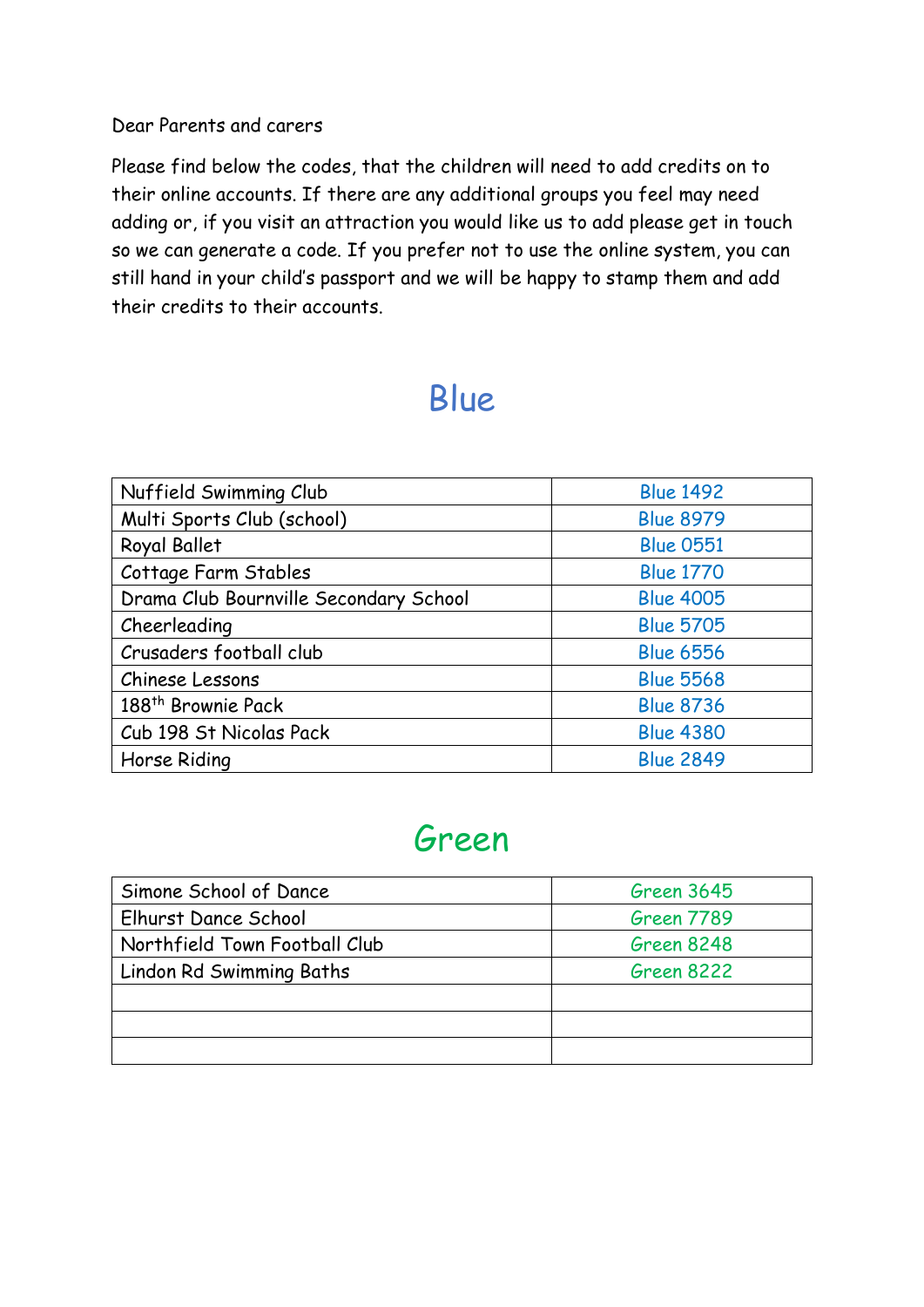## Red

| Redditch United Football Club    | <b>Red 9401</b> |
|----------------------------------|-----------------|
| Christ Church Guides Selly Park  | <b>Red 3355</b> |
| Cocks Moor Gymnastic Club        | <b>Red 0705</b> |
| Cubs West Heath Community Centre | <b>Red 7495</b> |
| <b>JKR Karate</b>                | <b>Red 7974</b> |
| Northfield Swimming Baths        | <b>Red 8523</b> |
| Happy Feet Dance School          | <b>Red 2412</b> |
| Kings Norton Golf Club           | <b>Red 8447</b> |

# Orange

| <b>BDS Dance Club</b>                 | Orange 6844 |
|---------------------------------------|-------------|
| Birmingham Strings Orchestra          | Orange6854  |
| Acting Club MAC Centre                | Orange 1821 |
| Beavers 198 St Nicolas Pack           | Orange 7907 |
| Violin                                | Orange 9611 |
| Halesowen Martial Art and Boxing Club | Orange 6016 |
| Kings Norton Tennis Club              | Orange 0832 |

# Yellow

| Cocks Moor Leisure Centre  | Yellow 7489 |
|----------------------------|-------------|
| Priory Swimming Club       | Yellow 9040 |
| <b>Bournville Warriors</b> | Yellow 8837 |
| Hole Farm Horse Riding     | Yellow 1729 |
| Piano                      | Yellow 9043 |
| La'Rrura Dance Group       | Yellow 4163 |
| Sports Plus                | Yellow 0854 |